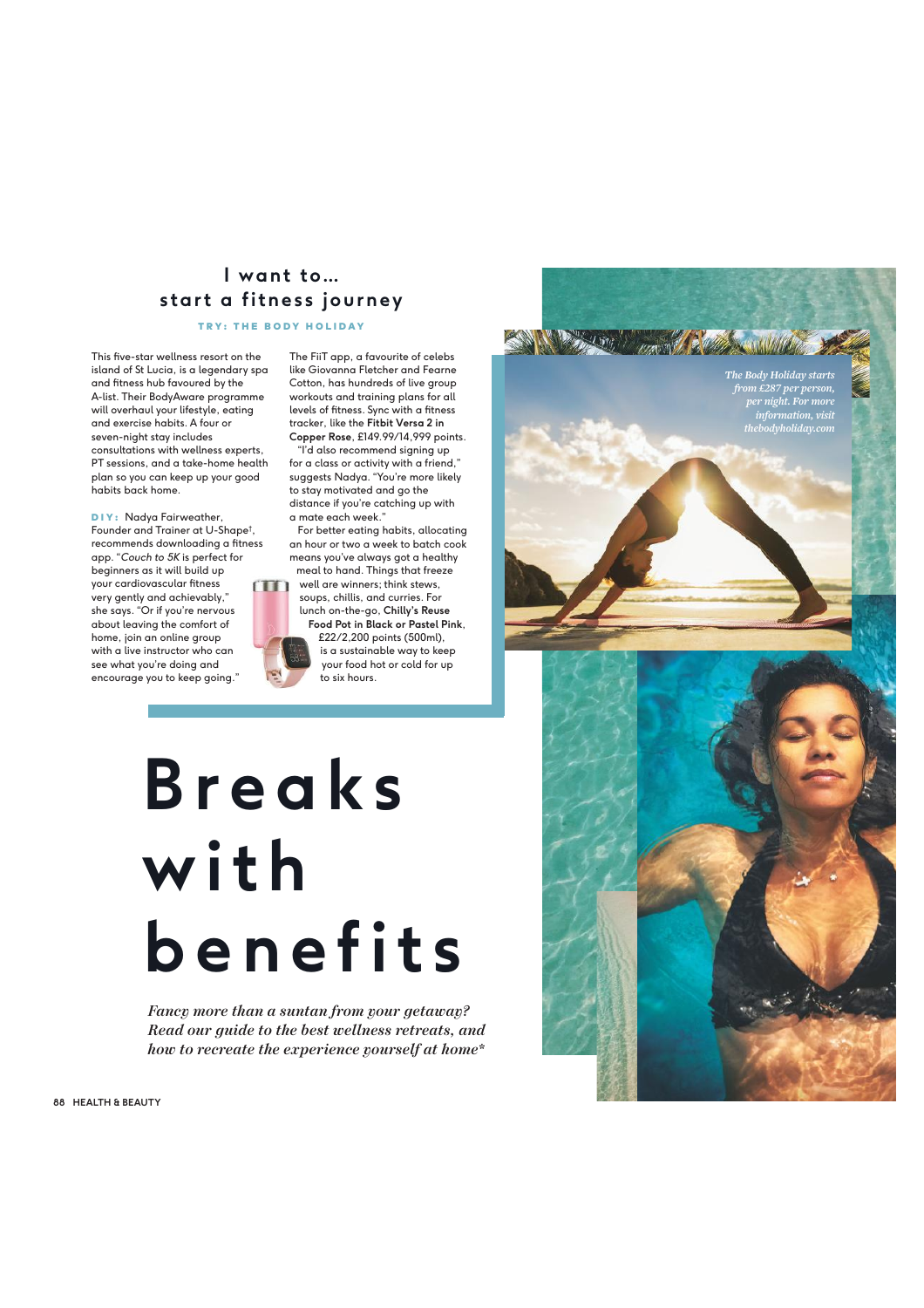#### **WELLNESS / TRAVEL**

*Making Relationships Work costs per couple including the course accommodation meals and use of the facilities For more information visit retreatfr*

#### **I want to… reconnect with my partner** TRY: THE FRENCH RETREAT

The French Retreat is a holistic centre in southwest rural France, where couples can spend time by the pool while also learning new things about each other. Their three-day couples' retreats, Making Relationships Work, will teach you better communication skills, how to let go of grievances, and visioning a positive future together.

**DIY:** According to relationship charity Relate, it's easy to feel disconnected from your partner if you aren't regularly talking about the things you like and don't like about your relationship. Relate relationship counsellor, Peter Saddington, recommends keeping the conversation going. "Express gratitude for the things your partner does and bring up anything that's bothering you before

resentment builds up." He also suggests putting aside a few hours a week to reconnect and check in with how each other is doing. That might mean going on the odd date night or having a quality hour at home together. "Making the effort to do this allows you to enjoy each other like you

might at the start of the relationship – and remember what it is you like about your partner," he adds. To help you unwind together, **This Works Love Sleep Pillow Spray**, £30/ 3,000 points (50ml), contains sensual ylang ylang and patchouli which you spray on your bed linen, or get hands on with **My Viv Bergamot Massage Oil**, £12/1,200

points (100ml).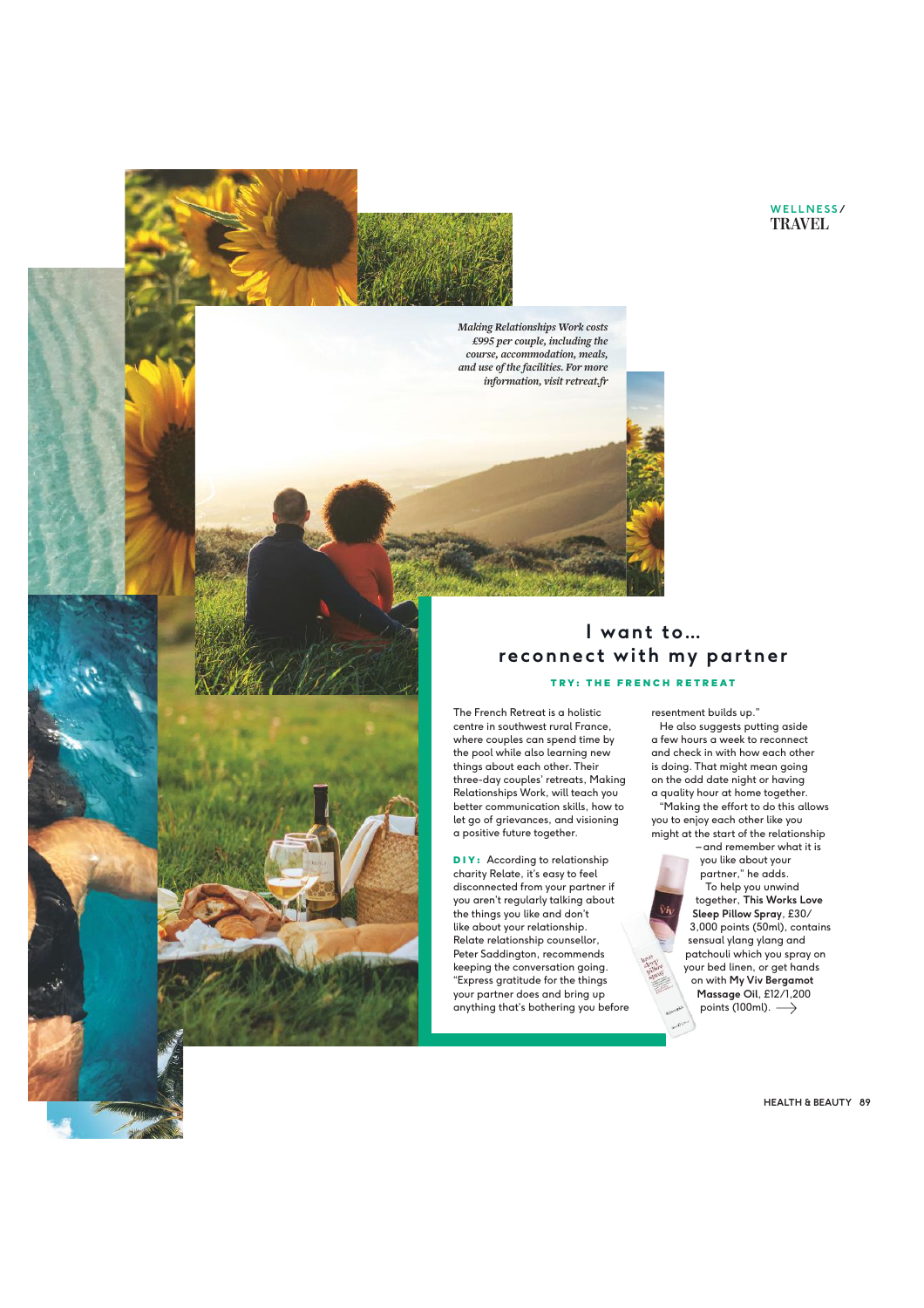**WELLNESS / TRAVEL**



#### I want to... **have a digital detox** TRY: UNPLUGGED

The Unplugged retreat offers a three-day digital detox, where you can recharge your batteries at an off-grid cabin, an hour or so outside London. Gadgets are locked in a box, and your time is your own – whether you want to spend it tucked up in bed staring out the window, reading, or going for a walk.

**DIY:** With UK adults spending on average three and a half hours online a day\*\*, many of us could do with logging off more often. "The solution is to aim for tech-life balance," says Tanya Goodin, author of *My Brain Has Too Many Tabs Open*.

"Our brains need periods of downtime to recharge," she explains. "The key is to de-sensitise yourself in small stages. Start by planning a quick trip to the shop, or a walk on your lunch break, and leave your phone behind. Then build up to



longer digi-free excursions." She also recommends turning off social media and news notifications to help you disconnect. Missing your phone alarm? **Try the Lumie Sunrise Alarm**, £39.99 /39,000 points, which wakes you up slowly with light that simulates the sun rising.

#### I want to... **heal from heartbreak**

TRY: RENEW BREAKUP BOOTCAMP

This New York retreat is a space for anyone going through a breakup to get over their ex. The line-up of experts on hand for four days of coaching includes psychologists, relationship experts, sex therapists, gong bath practitioners and hypnotherapists. Currently a women-only retreat (with plans to set up a men's version in the future), it's also an opportunity to connect with other women at a similar life-stage.

DIY: To soothe heartbreak closer to home, a host of apps have been designed to help you work through a breakup. Speak to others in the same boat with Halmos, a social network for sharing



Contact Rule stops you contacting your ex for 30 days, while Mend's audio guides are written by mental health and wellness experts. Getting over a split means self-care is a must. Nourish your

breakup experiences. The No

body with **Cowshed Intense Sleep Therapy Bath Oil**, £30/3,000 points (100ml), a mix of essential oils designed to help reduce

feelings of anxiety and stress. Follow with **Sanctuary Spa De-Stress Warming Body Balm**, £10/ 1,000 points (150ml), a restorative self-heating treatment with ginger and rosemary oil to help you relax. Massage onto tense areas before bed.

*Prices for Renew Breakup Bootcamp start from including the programme meals and accommodation For more information visit renewbreakupbootcampcom* 

Words: Andrea Leebody. Photographs: Getty Images, Ibrahim Rifath/Unsplash, Kenrick Mills/Unsplash, Michael Fenton/Unsplash, Allyson Beaucourt/Unsplash, Kate Hliznitsova/ Allyson Beaucourt/Unsplash, Kate Hliznitsova/ \*\*Ofcom communications market report 2021 Unsplash, Pasco Photography. \*Please check local government guidelines before travelling. †u-shape.co.uk/@ushapelondon. \*\*Ofcom communications market report 2021 Kenrick Mills/Unsplash, Michael Fenton/Unsplash, Unsplash, Pasco Photography. \*Please check local government guidelines before travelling. †u-shape.co.uk/@ushapelondon. Images, Ibrahim Rifath/Unsplash, Andrea Leebody. Photographs: Getty Words:

90 HEALTH & BEAUTY

Shop now at boots.com